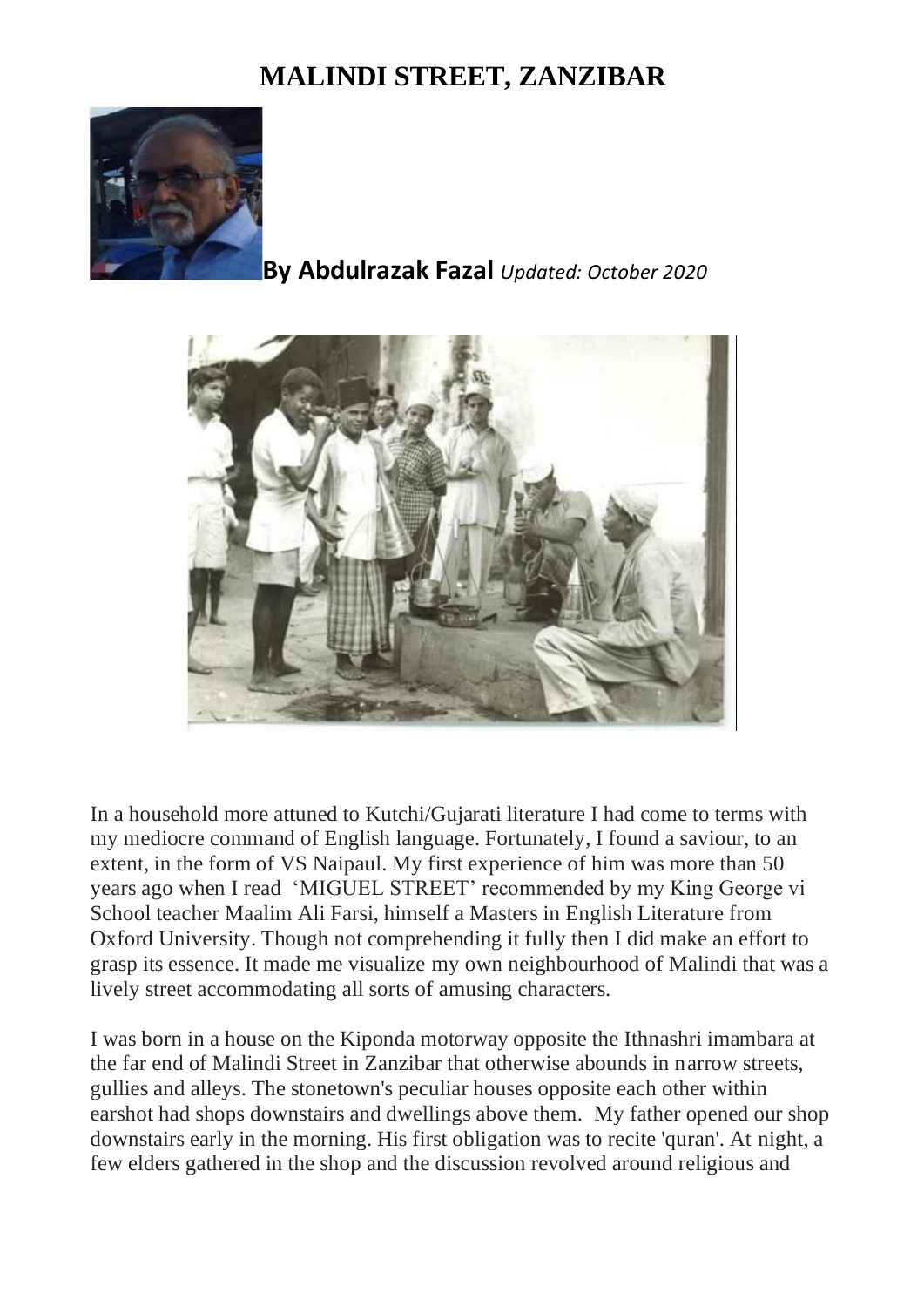communal affairs. A small room inside the shop was partitioned and rented to Jaffer Jeraj who earned his livelihood selling peppermints and chocolates. As a child I must have tasted all the varieties that he displayed in his glass bottles. In today's time we hardly find those varieties though some of them were traceable in London's Woolworth stores. Beside the peppermint shop on the motorway was Hassanali Juma Sumar's 'mithai' (Indian sweets & confectionery) shop.

At the back of my house on the motorway in the 40s and 50s was a Hindu carpenter's shop and behind it an open shrubby land with a huge baobab tree (mbuyu) and a couple of old ruined graves (makaburi). The Zanzibarians commonly termed such places 'mbuyuni' or 'makaburini' and associated them with ghostly spirits (mashetani). Later the carpenter's shop was dismantled, the shrubs cleared and in its place School Fez (Ithnashri School) stepped in.

Alongside the house was Abhu Ladak's house/shop. Abhu was seen all the time in his 'lungi' and 'chakhri' (wooden sandals). His wife Bai Jhena regularly travelled to her maternal home in Mombasa. Incidentally during one of her visits she passed away there. Abhu became all alone. In Bai Jhena's absence Abhu would take his early morning tea and meals at a nearby Mshihiri restaurant. Once all of a sudden Abhu disappeared. The entire neighbourhood became concerned, even the Mshihiri restaurant owner reported that Abhu was missing for the past two days. Poor Abhu's door had to be broken down. Sadly, he was found lying dead. Immediately the body had to be taken away and buried without much of the funeral rites. A sad end to an otherwise nice and simple person. Abhu had an elderly son Kasu who lived apart. Kasu was in the dhow business and known as 'Kasu Nahoza'. Abed Karume also in the same business was Kasu's close friend. Later Honourable Karume became the ASP leader and eventually Zanzibar's President.

Right opposite us were the 'Bohoras'. Theirs was a matriarchal household and the old lady Rematmasi being the family head. We referred to her as 'Moti Ma'. She was almost 80 years of age but in full control of the house. Her elderly children and grandchildren were all in awe of her. Moti Ma's waistcoat pocket was filled with 'sopari' (betelnut) and daily she would pass on a piece to me, and my eventual addiction to it. The top of their building was as good as a roof garden with plenty of tins planted with 'asmini' (jasmine flowers)and roses that they plucked early in the morning. Daily the African ladies visited them to buy 'asmini'and roses. The granddaughter Ratan was smart and attended the Government Secondary School for girls. She provided private tuition in English and Arithmetic to me and some other children. My brother Husain and I would be invited to their house on the occasion of 'dareez' (a holy Bohora feast) and we were made to sit in a circle around a 'thal' (a large platter) containing various delicacies. The 'Bohoras' are very much traditional and as soon as we sat around the 'thaal' Moti Ma would stealthily drop the Bohora hat on our heads.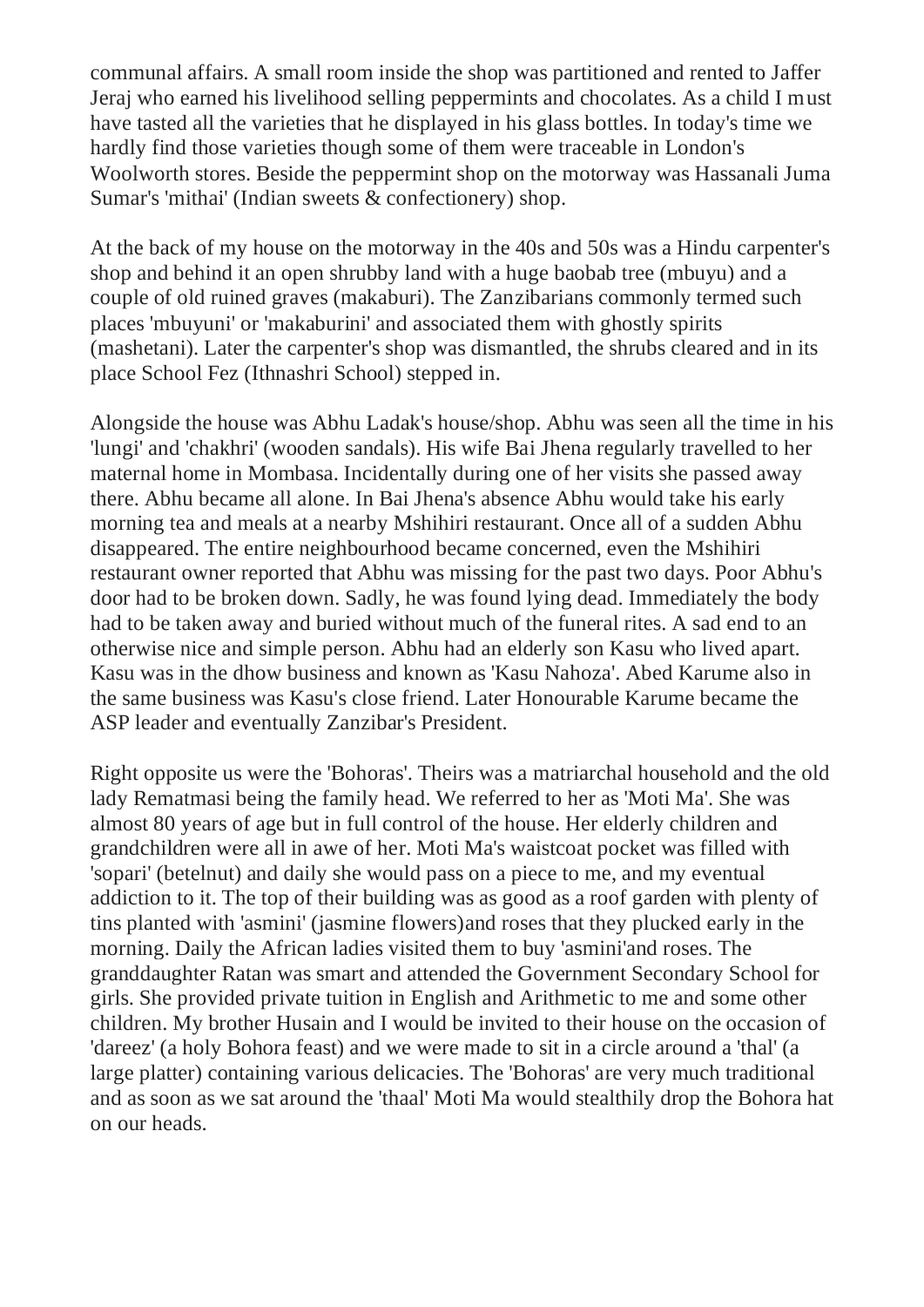Next door stayed Hassanali Allarakhia (Mshambara). He had a big gramophone that attracted me a lot. His collection of records included Mohamed Rafi's 'parvar digare alam' from the film 'Hatim Tai' and the 'Chori Chori' Lata/Manna De duet 'yeh raat bhighi bhighi' that were my favourites. At night i would go to their house to listen to my favourite numbers. Hassanali's son Murad was of my age and quite mischievous. In the month of Ramadhan we operated a 'lucky dip' stall downstairs attracting passersby to play it by paying ten cents. The prizes offered were a small circular mirror, pocket comb, soap tablet and such petty items. In the late afternoon after closing the stall we would count the cash and then rush to buy another lot at a wholesale price venturing into next day's 'bahati nasibu'. In the evening Murad climbed up on his 'banda' (roof top) to fly a kite. The playful Murad grew up to be a smart and handsome lad riding his sports bicycle as girls swooned over him. Now in his seventies he is into a bicycle business in Toronto, Canada.

In the corner was Mulla Yusuf Nathani's house/shop. People from the other end of Malindi on their way to the mosque had made his shop a junction and indulged in chatting with the chatty Mulla as he chewed his 'paan' with relish. At night the shop transformed into a hangout for the sons Maadhi and Baacha's youthful friends. Their topic of discussion varied from ZNP's new agenda to Saturday's football match featuring Malindi or the Ithnashries and Arabs' cricket matches during the weekend. Later around midnight the friends dispersed but not before targeting someone or the other around there and fuming him with anger.

A bit further was the Mshihiri Faraj's shop sewing straw mats (mkeka) and baskets (kikapu). Faraj's sons Nassor and Abdulla were great football enthusiasts. During the Gossage tournament we gathered around his shop to listen to the Kiswahili football commentary on the radio, and in between the sons providing their expert comments.

Along there was the 'Bewakhana' (House for widows) where resided the Ithnashri widows with no kith and kin. One of them was the limping but sharp Bai Fattu ('Fatu Panga Wazi') who often got hold of me to send out for something or the other. The 'Bewakhana' ladies quarreling with each other was a common occurrence. At times the whole neighbourhood would be awakened in the middle of the night by a commotion heard from their end. At times I visited the 'bewakhana' to greet the three Rashid Jetha sisters (Baapa Panwara) who also visited us regularly. Once theirs was a rich household. The old man Rashid Jetha and the eldest son Habib held my dad in high regard, and he had become their confidant. My sister Zainab when a kid had named the old man 'Baapa Pan' as he would offer 'paan' (betel leaf) to her after applying on it lime paste and betel nuts that he carried in his small silver box. The sisters thus were 'Baapa Panwara' to us. Circumstantially they became hard pressed, and sadly in the aftermath of the Revolution languished into ill health and oblivion.

In the far end corner was the prominent Sheriff Dewji household. Their forefather Dewji Jamaal had been instrumental in leading us to secede from the mainstream Khoja Ismaili sect. At the back was the Sheriff Dewji ivory workshop where the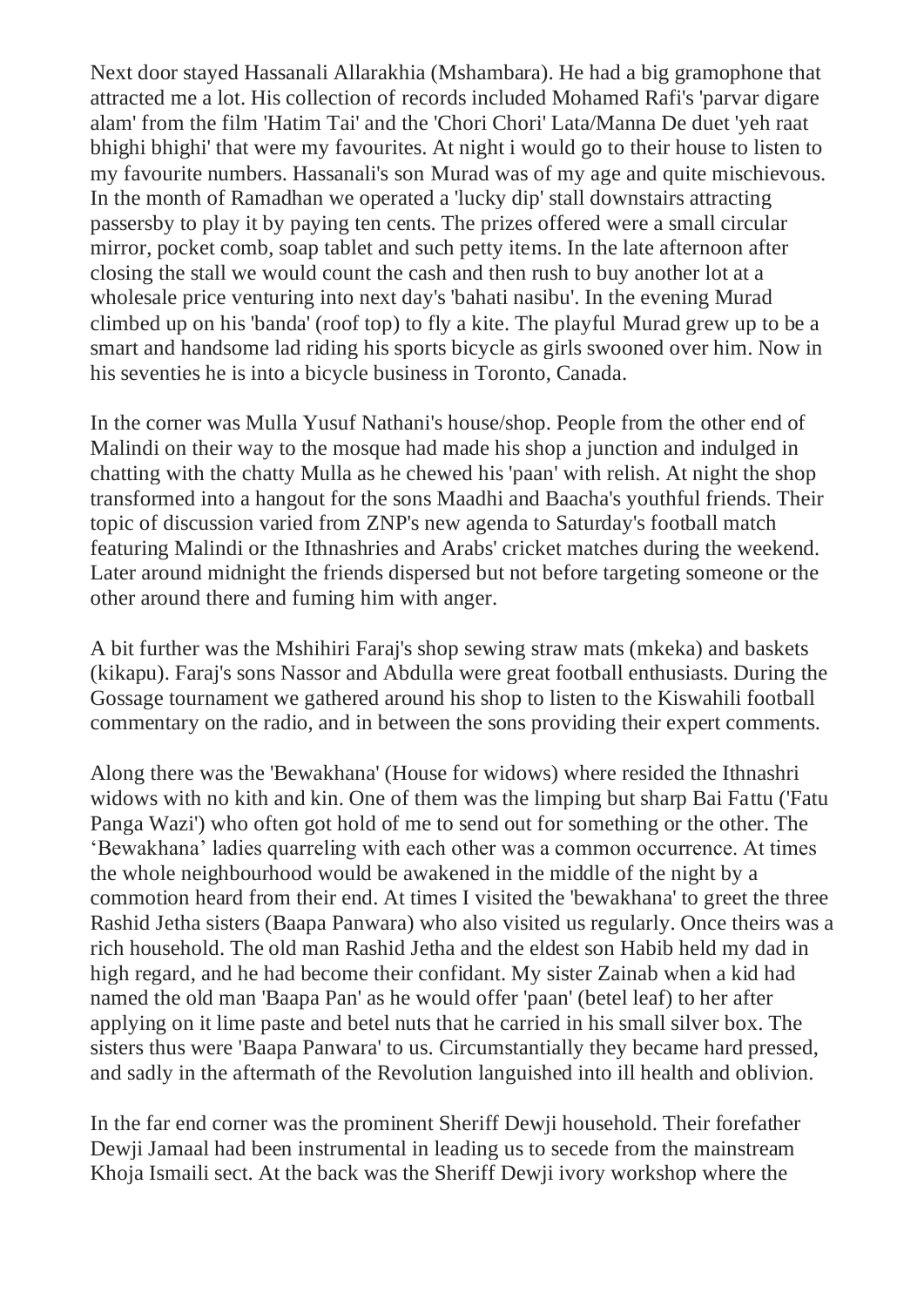workers removed dirt off the tusks to clean the ivory. They also donated glycerin in small bottles. In the month of Ramadhan, I regularly attended 'darsa' held at their place. In the post Revolution years, the family became scattered. The family patriarch was Mohamed Sheriff Dewji. While in Bombay I occasionally received his letters from Karachi addressing me as 'My dear little boy from Malindi' that I found quite moving. The eldest son Abdul Sheriff had been Professor of History and remains attached to Zanzibar becoming Curator of its Museum.

Along there on our way to the Khoja dispensary through a lane was a spot where the Washihiri (Yemenis) gathered to carry out a certain process. This was applying brass cones on their back. It seemed strange and unusual to me. Later on, I learnt that this was to draw out stagnant and dysfunctional blood to the surface cleansing them of any illness. They also indulged in hookah smoking that was their favourite pastime. The Washihiris and Ithnashries dominated Malindi. The Washihiris grounded coffee seeds at nighttime when our vicinity of Malindi smelled its sharp fragrance. During daytime with their brass 'dele' (cone shaped container)and small cups in their waist coats they went from street to street selling black coffee. There were some notorious characters too. The older boys cautioned us to keep away from a couple of them, Marwaga and Karama, who were said to be paedophiles. Several gullies and alleys traversed Malindi and where you could find children playing tennis ball cricket, 'sokodiko' (marbles), 'kiditi' or 'nage'.

Right across Mulla Yusuf's shop along the street that converged on the main Malindi route was a dingy fruit shop of one red tarboosh hat wearing Mshihiri Sayedi. Inside his shop was a bit of space where he had placed his primitive furniture including a rope bed. His shop featured bottles of peppermints and fruits like bananas and oranges. At times the shop would stink of rotten fruits as they had been lying for days. At night Sayedi lit 'kibatari' and his shop remained open till midnight. Another Mshihiri near there was Abedi who owned a restaurant selling 'bajia & mbatata' with 'papuri' sprinkled over it. Abedi's restaurant would be packed with customers during morning time. In the evening he prepared 'sambosa', 'kababu', and 'chevro'. Opposite Sayedi was Sherali Jessa who would be all the time engrossed in reading books. His sons were in indenting business. His wife Bai Sakku (Sukari Mawe)was my mother's great pal. She climbed up her roof terrace daily in the morning to chat with my mother, the Bohora roof garden separating the two. Sadly, Bai Sakku along with some members of her family became victims of a tragic 1970 sea accident in Daressalaam.

Beside the Jessas was a Goan tailoring shop, a common feature in the stonetown but unusual in our vicinity of Malindi. Antao's was the only Goan family in Malindi. When his wife died almost the entire Goan community from the other end of the stone town turned up in Malindi. The funeral took place sometime in the afternoon. It was probably the first funeral of its kind that Malindi was witnessing. It had brought our side of Malindi to a standstill as all of us stood along there to watch the funeral pass by. There was sombreness about it. The cortege was led by a pole bearer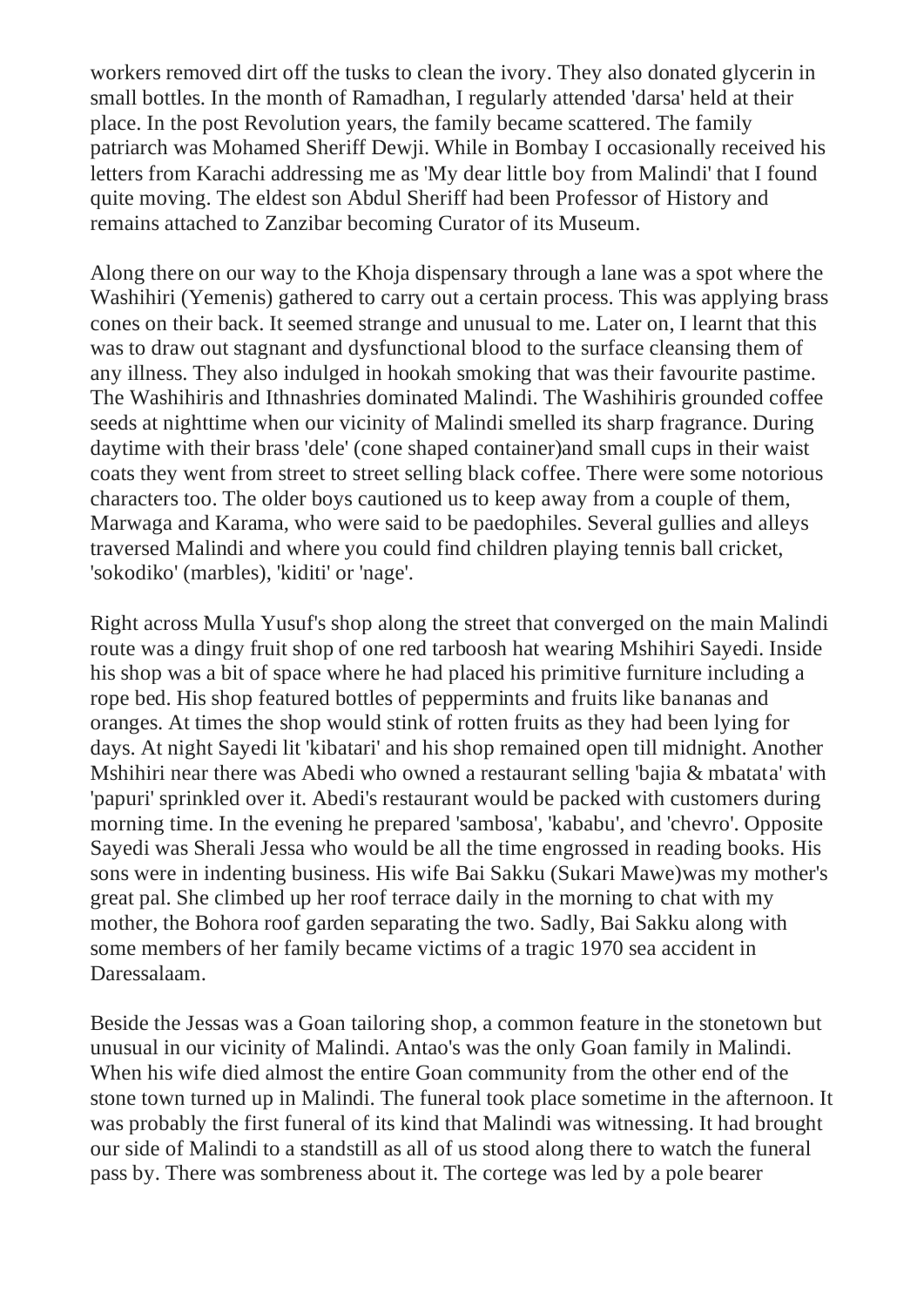followed by a black cart with wreaths laid over it, and then the family members carrying the coffin over their shoulders. The mourners, gents as well as ladies, in their black attire walked behind in dignified manner chanting funeral hymns. That reminds me of the death of community members in the middle of the night in Malindi. The 'mayyat' would be carried out in 'jeneza' to the imambara at that odd hour and in the still of the night awakening us by the frightful cry of 'kalema'.

Opposite the Goans lived a widow Bai Khati Mongi with her son Fidahusain petnamed Mithu and who everyone referred to as 'Mithu Khati Mongi'. Mithu's friend was Yusuf Kermalli (Shufu). The two involved themselves in the mosque's voluntary work. In particular I have vivid memories of Shufu correcting my ablution rituals at the mosque and making me perform it again and again. Earlier at the 'Khati Mongi' house lived the old man Ali Satchu who was in his nineties. He seemed obsessed with his pocket watch and kept winding it again and again. He often came to our shop to check the time on our wall clock. In those days wrist watches were not common. In Malindi we had a clock repairer, Hussain Dhalla (Gariali), who spoke in jest. Whenever Ali Satchu and Gariali met they created a hilarious situation. Ali Satchu's grandson Kassamali Chandu stayed with the old man. He went on to become our teacher at the Secondary School after graduating from the States. Eventually Maalim Kassamali became well known for his humanitarian activities in Zanzibar.

Along there in Malindi was Hussain Fajju (Madawa) who stayed with his elder brother and sister. He worked in the Khoja hospital dispensing medicine. He was a great sports enthusiast, Malindi being his favourite football team and in cricket he supported the Ithnashries. At times we returned from the stadium together and if Malindi had lost he would endlessly utter expletives. His best friend was one Mohamed 'Mandazi'. It was real fun watching the two during the final stages of an Ithnashri match. They turned their backs praying for God's mercy and reverting to the scene after the ball had been delivered.

Further down was the Ali Nathoo mansion. Their household was held in high esteem as the old man had his contributions. He refused the knighthood offered to him by the British Government but instead opted for a 10th Muharram 'public holiday'. The Ali Nathoo shop was run by his youngest son Abdulla who was popularly known as 'Chacha Ali Nathoo'. He was in indent business and imported balloons that could be seen hanging in the Ali Nathoo shop. Chacha in his long coat, red tarboosh hat and thick glasses would be mostly accompanied by his entourage of friends when he went out. His nephew Ahmed (Hamdhu) was amusing and had his very own brand of humour. He was an expert cook and being a good friend of my cousin he at times dropped in at our house to prepare custard and jam buns. In the corner stood out Mze Juma's (Hassanali Juma) house. The old man dealt in clove and copra business and had several sons who excelled at reciting 'dua', playing cricket and also held good positions in Government jobs.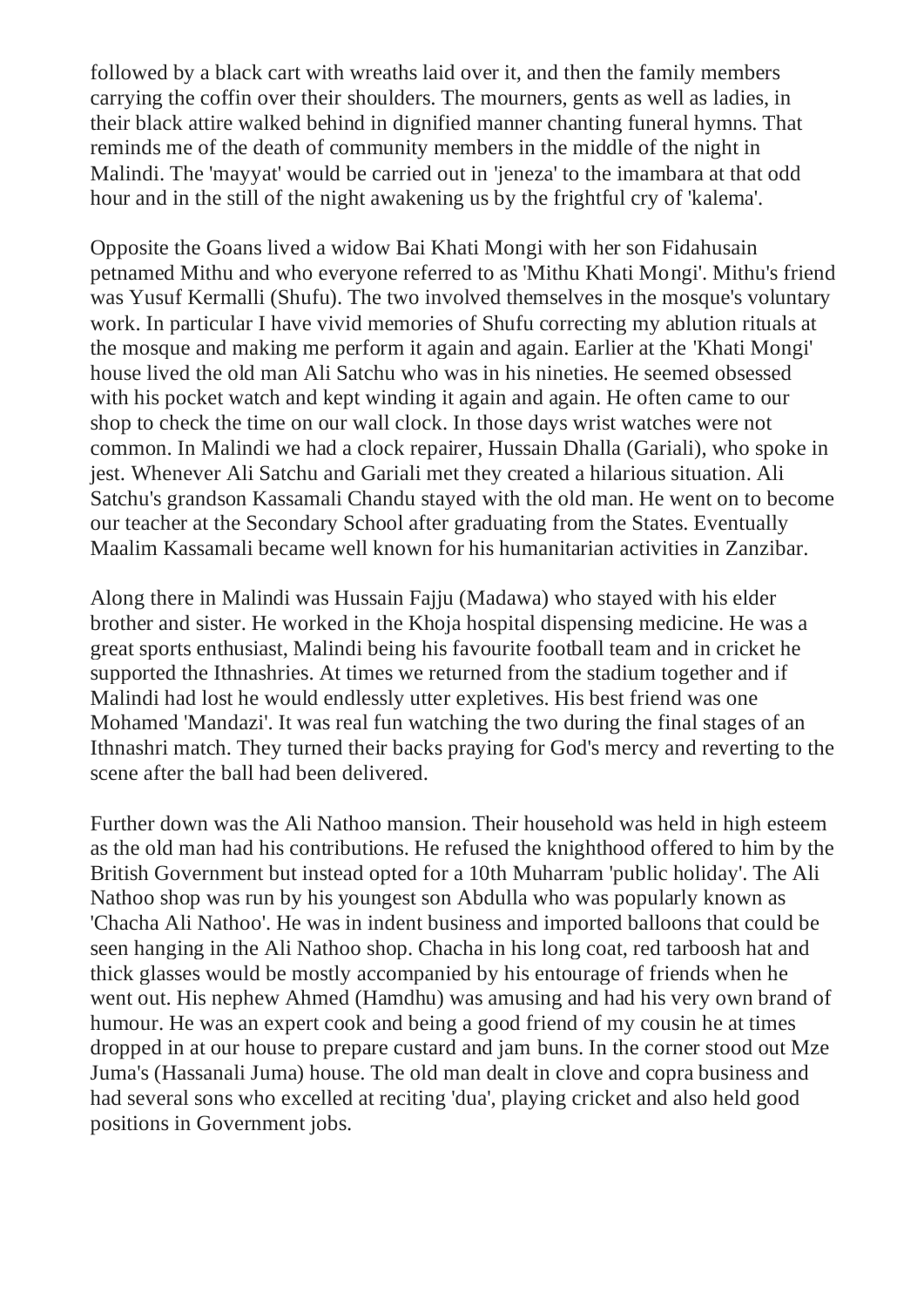The Mshihiri Ashur lived in the gully across there. He was an expert in cooking 'mandazi' and we often went to buy his 'mandazi' in the mornings. He also had his small shop at the other end where in the evening he prepared 'mixed fruit' and orange juice. He was a staunch Malindi fan and whenever Malindi won he freely distributed a glass of fruit or juice. Beside Ashur's was the shop of twin Chinese faced Mshihiri brothers with squinty eyes, Sayad Dahwal, from whom I daily bought my bread. The brothers looked alike, and it was difficult distinguishing one from the other. The Awadh Nassor restaurant with marble decorated hexagon shaped tables was around there. It was the hub of Malindi football Club where they displayed their trophies (League, Zanzibar and Coronation) or the Ithanashries displayed their gigantic cup when they won the KJ cricket tournament. I used to buy 'mkate wa ajem' over here. The tandoor clay oven for baking the 'ajam' was at the top and we had to climb the narrow stairs. They also made 'mkate wa samli' if we placed our order in advance and took along some ghee in a cup. That 'mkate wa samli' was really good, much better than today's so called 'Indian/Pakistani butter naan'.

Opposite Awadh Nassor was Mussa Dhalla, a prominent businessman, who had introduced the English brand 'Walls' ice cream in Zanzibar. His vendors on tricycles with ice boxes containing the Walls varieties cycled their way from one end to the other. Otherwise, we were used to obtaining the ice lolly chunks of 'ukwaju', 'machungua' or 'maziwa' from Mamdu Bi's (Mohamedhusain Virji) 'barafu stall' across my house. It was also a favourite hangout for the youngsters. Just there along Mamdu Bi's 'barafu stall' was the famous 'barza imamwaro', the long stretching pavement outside the mosque, where the Ithnashri community members gathered for 'mazungumzo' (talks). Opposite the mosque was the small barber shop of 'Toto Hajam' who would cut hair and provide the latest gossips.

Across the motorway was the Nathani House where Maulana Jabir Hassan and his family lived. Maulana was 'pesh imam' at the mosque. One incident that remains etched in my memory was Maulana sending a 'taweez' to my sister Zainab on the morning of her wedding for her protection. That was a noble gesture on his part. Sadly, the rift within the community led to his departure from Zanzibar. Maulana was given a grand send off by his allies who garlanded him and accompanied him in a procession that passed through Malindi on its way to the port where he boarded the BI liner to take him back to his native place.

The Nathani house accommodated several shops. One of them was the Takim Travel Service that faced my house. Its window display of toy aeroplanes held special fascination for passersby who would gather there. They were also attracted by the colourful budgies in a birdcage displayed by Aliraza Nathani, nicknamed Ali Bom, in the small Takim adjoining shop allotted to him. Later Nathani got himself involved in ZNP's politics. He had even placed a replica of red 'jogo' (a cock) that was ZNP's symbol on his car and moved around chanting "Umma hai, voti umpeni jogo." Poor Nathani was arrested in the aftermath of the Revolution and imprisoned.